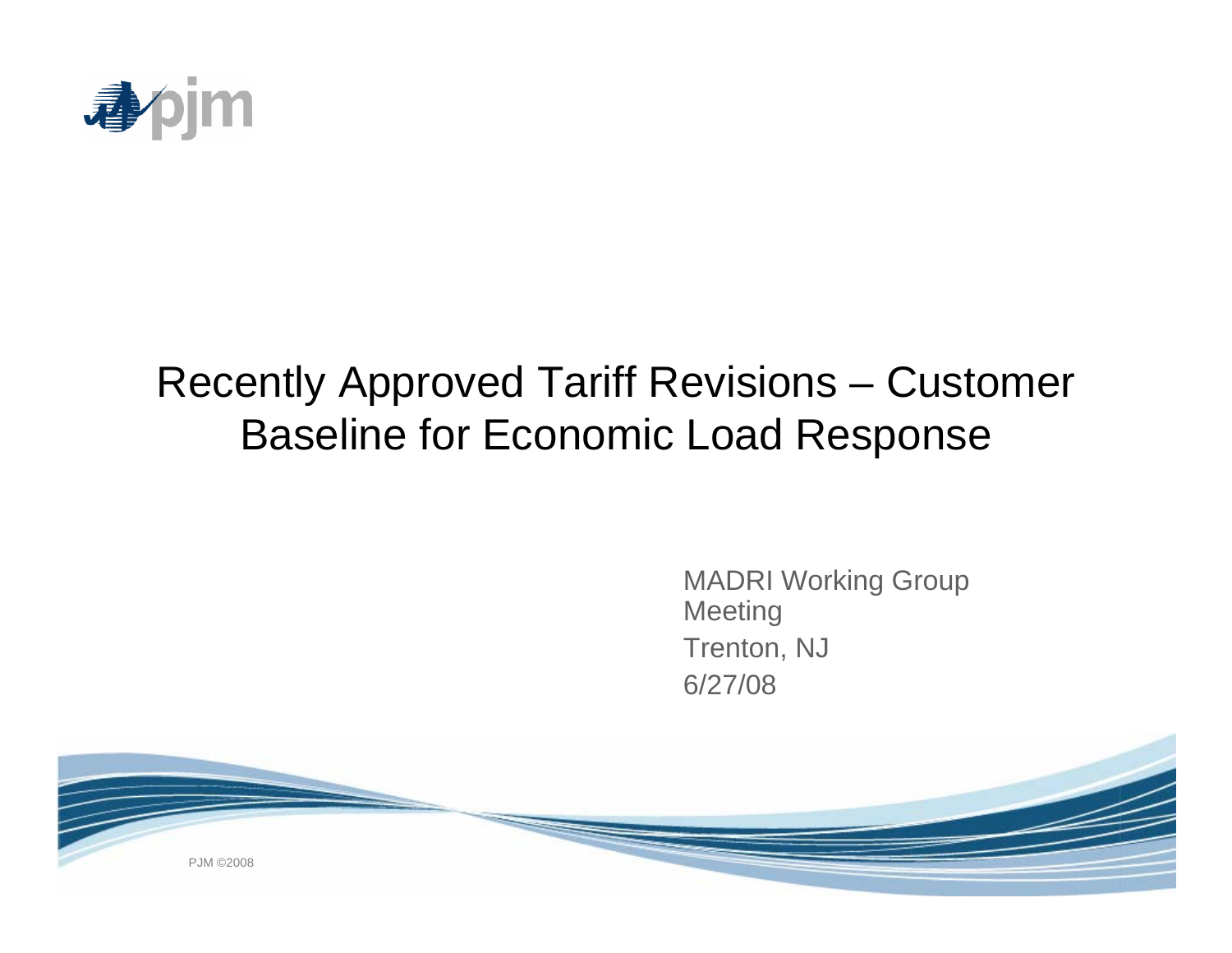

- CBL subcommittee created January 2007
- Extensive stakeholder process to determine new CBL rules
- PJM filed tariff revisions with FERC on April 14, 2008
- FERC approved tariff revisions with changes effective June 13th
	- Any change that required PJM system enhancements will be effective when the changes are made
- Manual 11 updated to reflect tariff revisions and approved by MRC on 6/18/08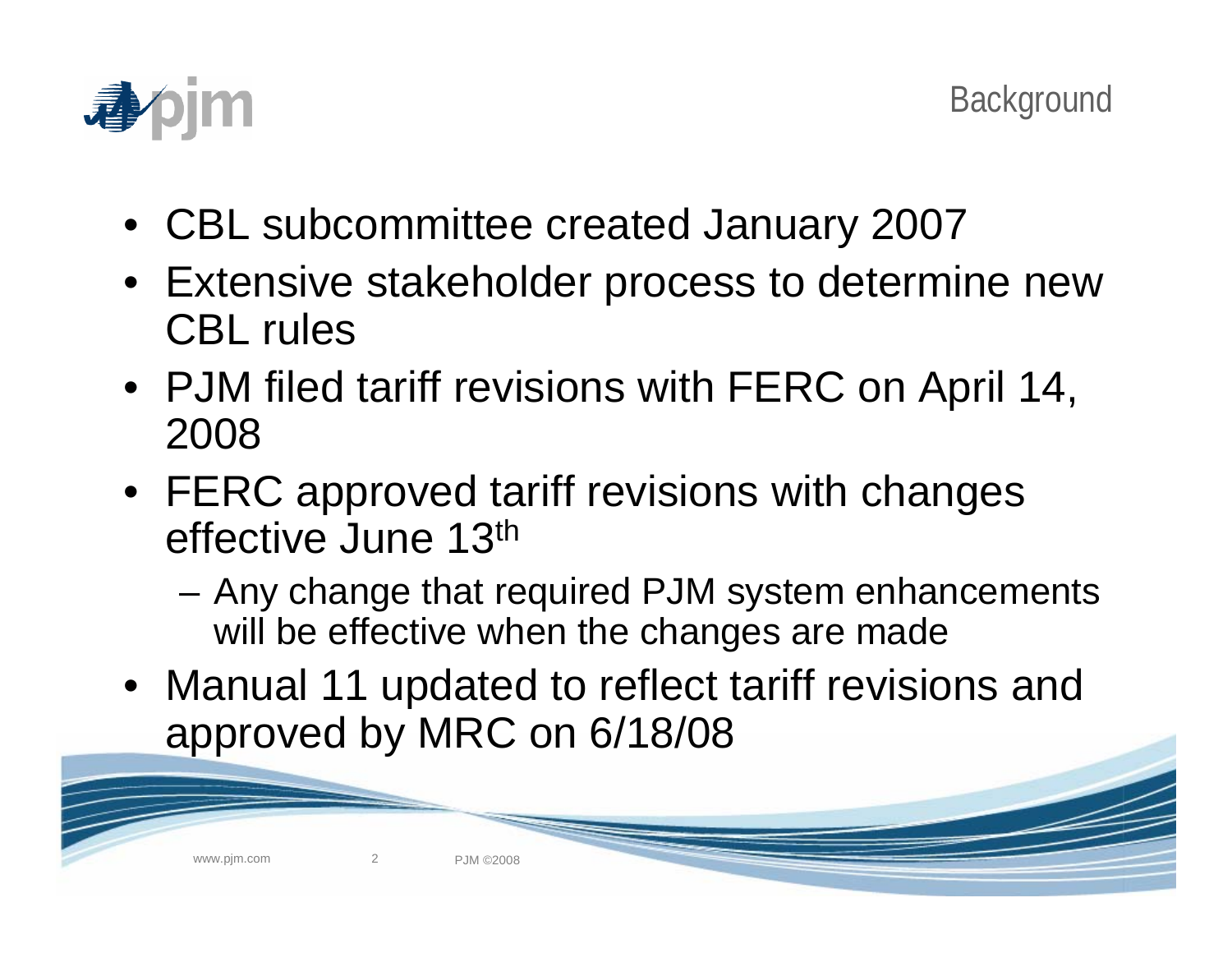

- Customer Baseline Rules Revised
- Explicit authority for PJM to review settlements and participant behavior

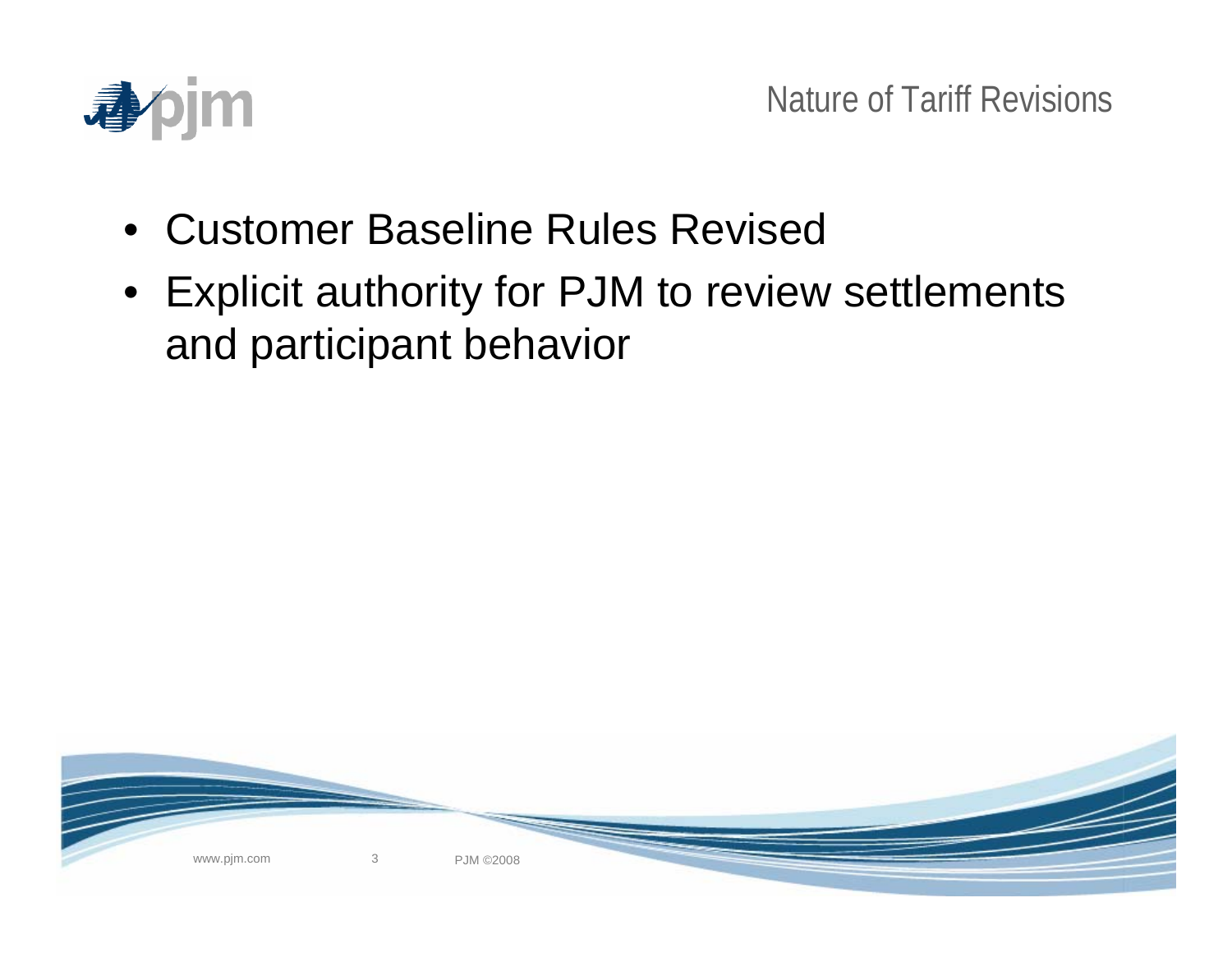

- New standard CBL
	- High 4 of 5 replaces high 5 of 10 for weekdays
	- Sundays/Holidays and Saturdays considered separately
- Process for Alternative CBL at time of registration
	- CSP, LSE, EDC or PJM can proposed alternative
	- PJM authority to determine appropriate CBL if no agreement
- Limit on look back window to prevent stale CBLS
	- 45 days
	- Extension to 60 days possible
- Notification requirements for self-scheduled reductions
	- Increased flexibility for CSP to revise notification
	- Non-alignment of settlement and notification hours triggers PJM review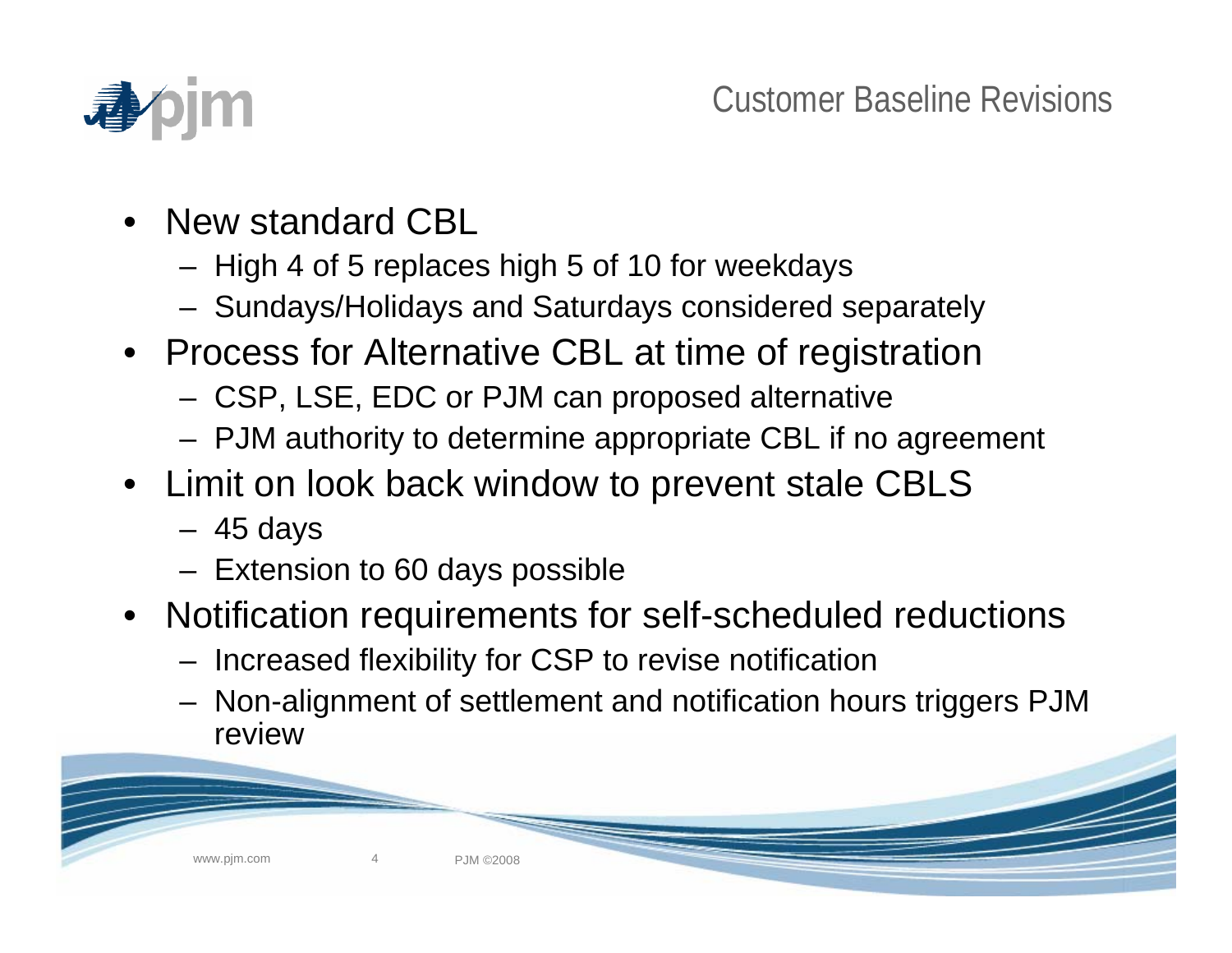

- PJM to determine alternative CBL (or generation baseline) at registration if no agreement (Alternative CBLs published in the manuals)
- PJM review of CSP's settlements triggered when settlement and notification hours don't match

www.pjm.com 5 5 PJM ©2008

- PJM authorized to disallow unqualified settlements, suspend participation when settlements are repeatedly disallowed and refer such activity to the FERC Office of Enforcement (OE)
- PJM required to review participation when registrations or settlements are disputed or disallowed more than 10% of the time; PJM may refer the CSP, EDC or LSE to the MMU and/or FERC's OE if activity is inconsistent with market rules.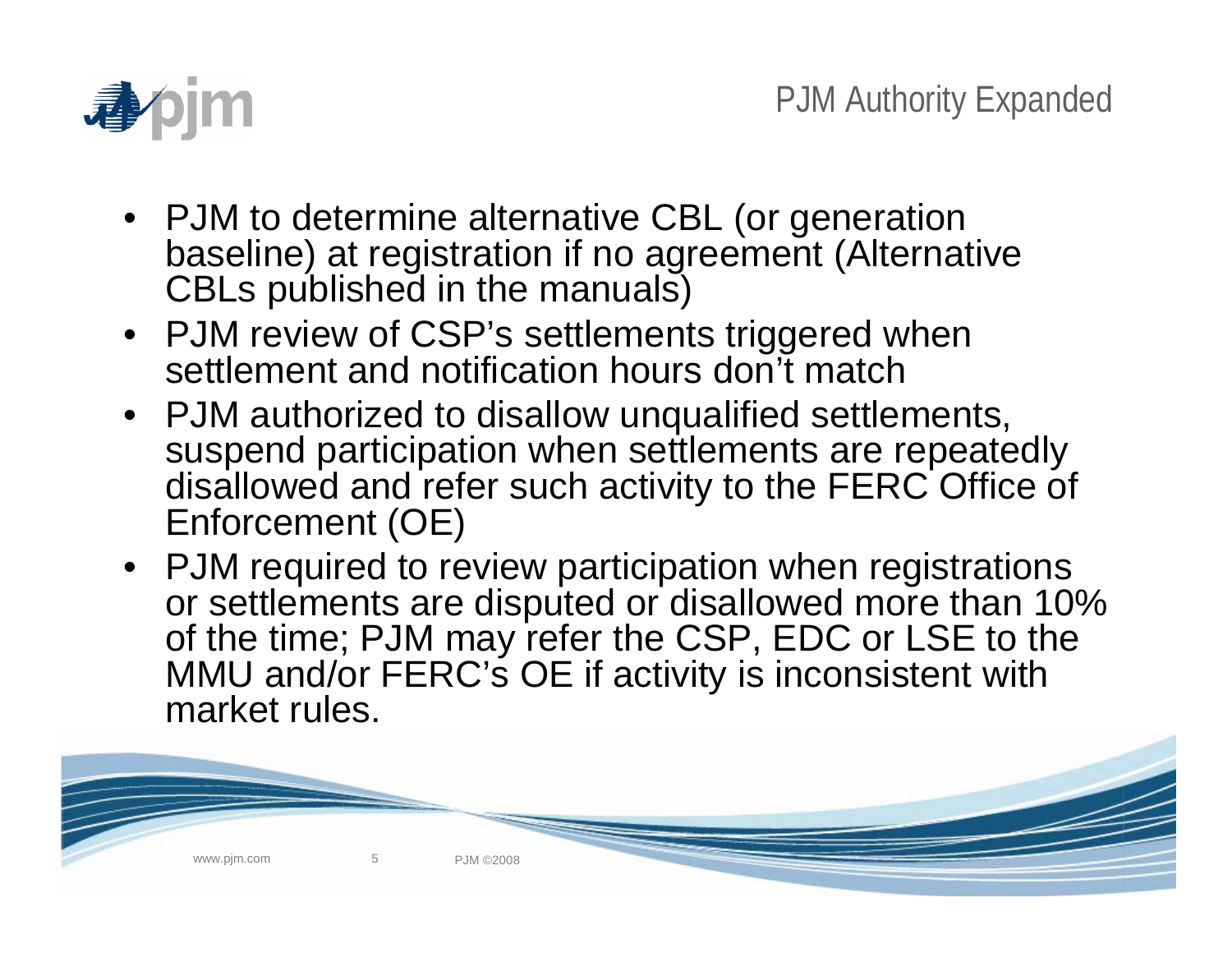

- Demand reductions must be executed in response to the real time or day ahead locational marginal price (LMP) to qualify for settlement
- Demand reductions that do not qualify for settlement include
	- settlements based on variable demand and not changed behavior
	- consecutive daily settlements submitted to maintain a stale CBL
	- settlements based on the meter data of on-site generation which is run routinely
	- settlements based on changing operations at multiple end-use sites within PJM unless the demand reduction alleviates congestion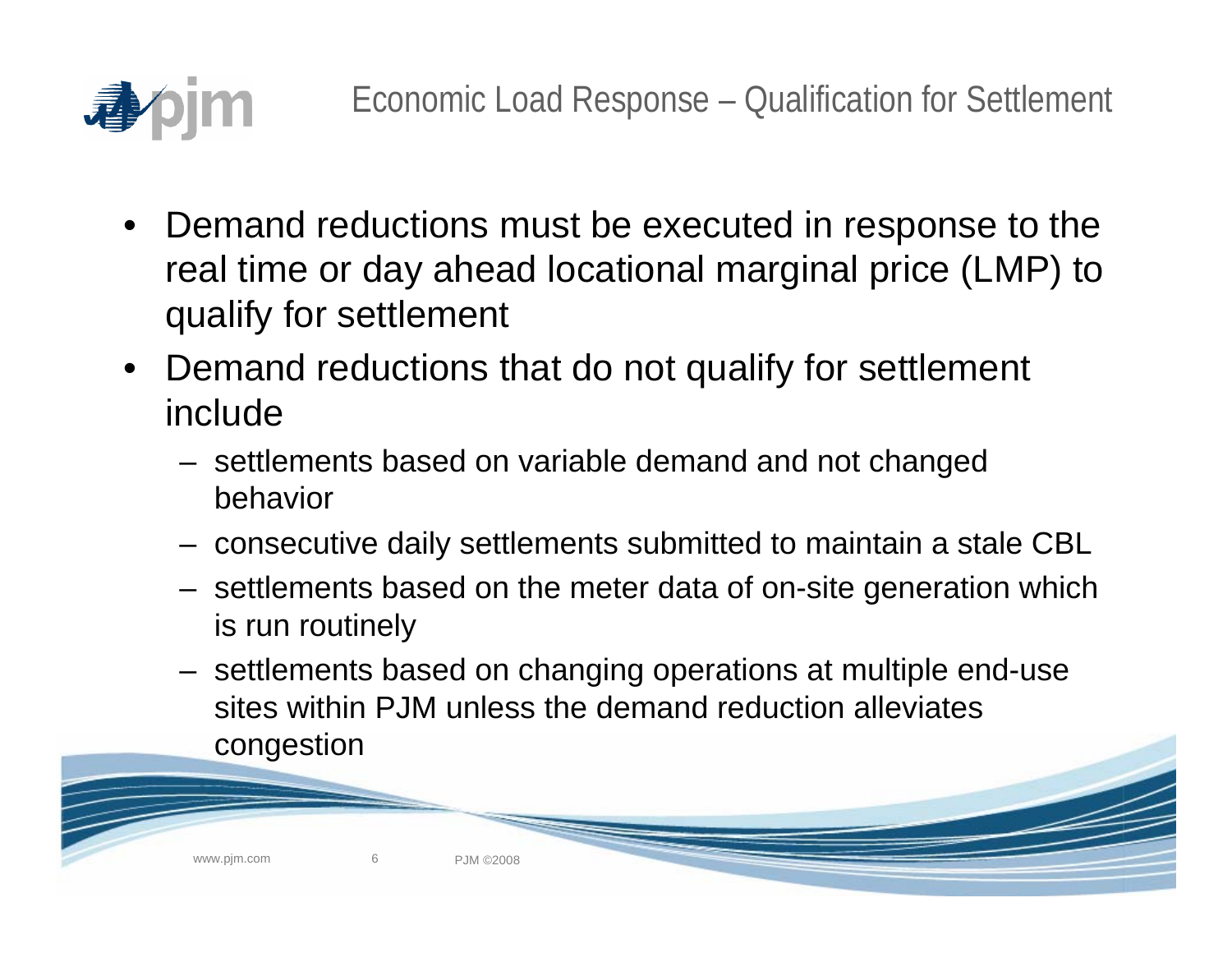

- Aggregation rules developed
	- Same LSE and zone
	- Meet all other requirements except .1 MW threshold
	- Settlement based on sum of site meter data for all sites in aggregation (Master Account)
- Use of On-Site Generation meter data for settlement clarified
- New symmetric additive adjustment for weather sensitivity adjustment (3 hours beginning 1 hour before the event)
- Incremental offer curves for dispatchable load response

P.IM ©2008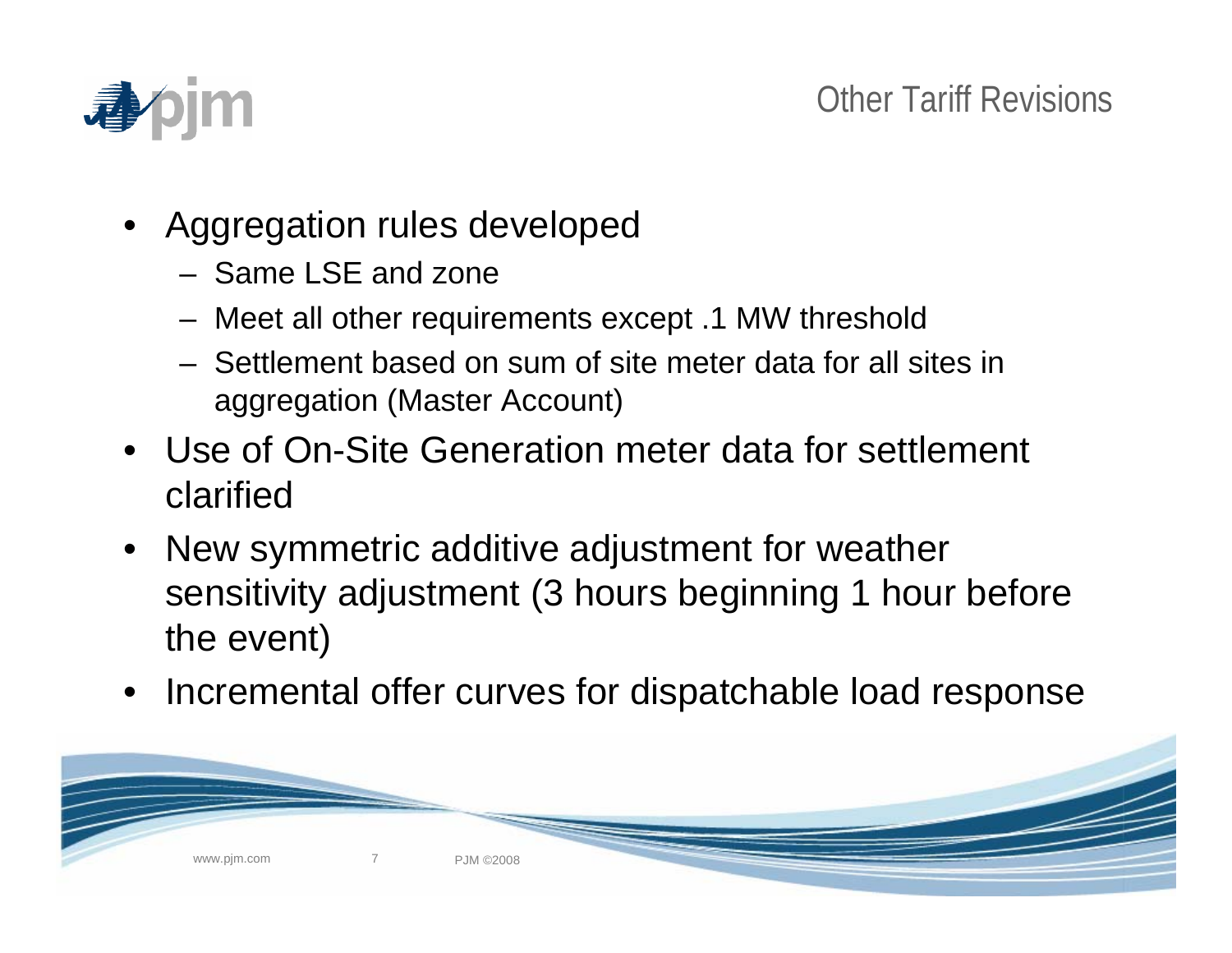



- Reference Material
- Contact Information
- Draft CBL & symmetric additive training examples
- Alternative CBL approval process

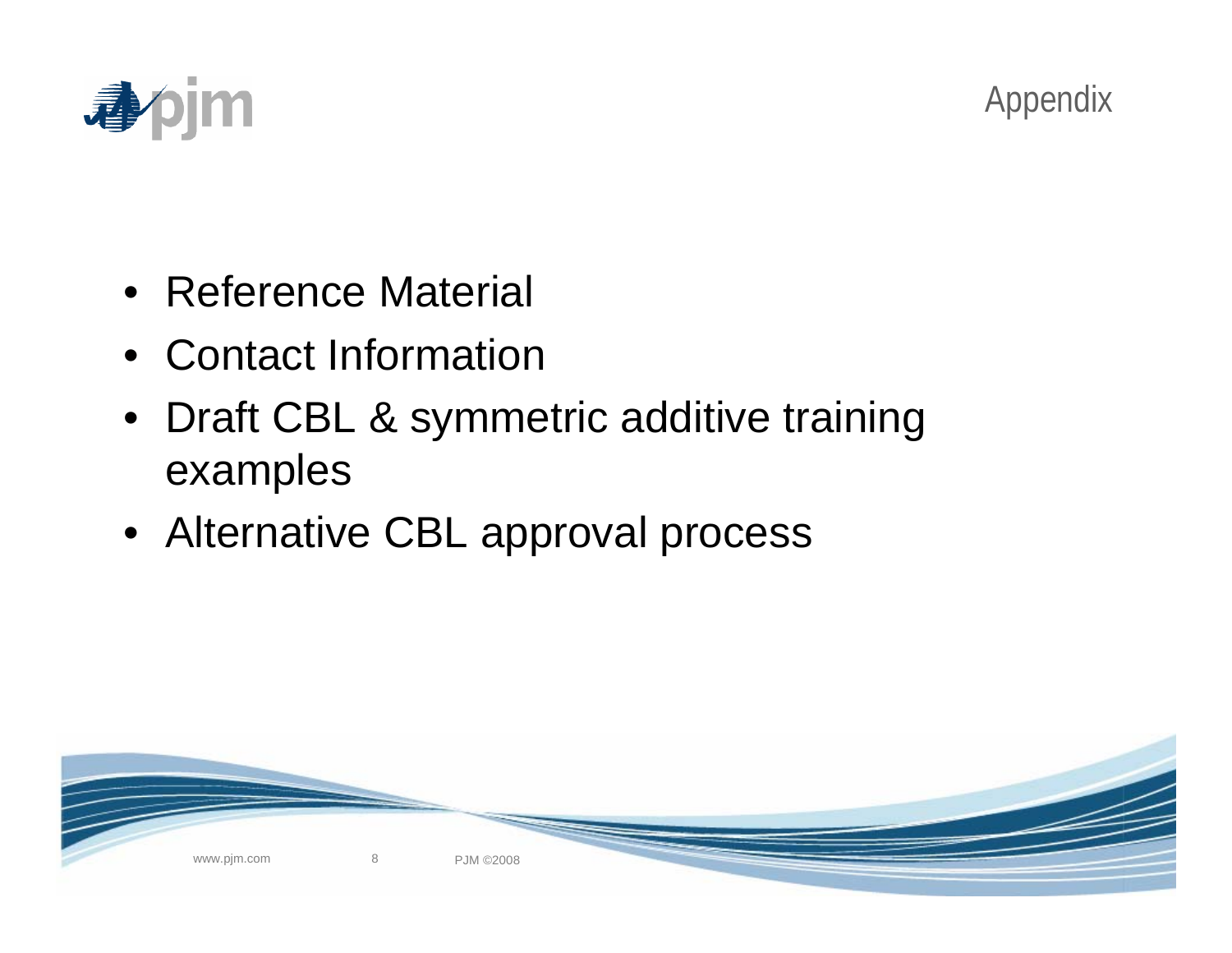

- Red-lined tariff changes
	- [http://www.pjm.com/documents/ferc/documents/2008/](http://www.pjm.com/documents/ferc/documents/2008/20080414-er08-xxx-000.pdf)  [20080414-er08-xxx-000.pdf](http://www.pjm.com/documents/ferc/documents/2008/20080414-er08-xxx-000.pdf)
- Red-lined Manual 11 changes
	- [http://www.pjm.com/committees/mrc/downloads/2008](http://www.pjm.com/committees/mrc/downloads/20080618-item-06-manual-m11-cbl-revisions-redlined.pdf)  [0618-item-06-manual-m11-cbl-revisions-redlined.pdf](http://www.pjm.com/committees/mrc/downloads/20080618-item-06-manual-m11-cbl-revisions-redlined.pdf)
- Training material currently being updated
	- [http://www.pjm.com/services/training/train](http://www.pjm.com/services/training/train-materials.html)[materials.html](http://www.pjm.com/services/training/train-materials.html)
		- look under Demand Side Response

www.pjm.com 9 PJM ©2008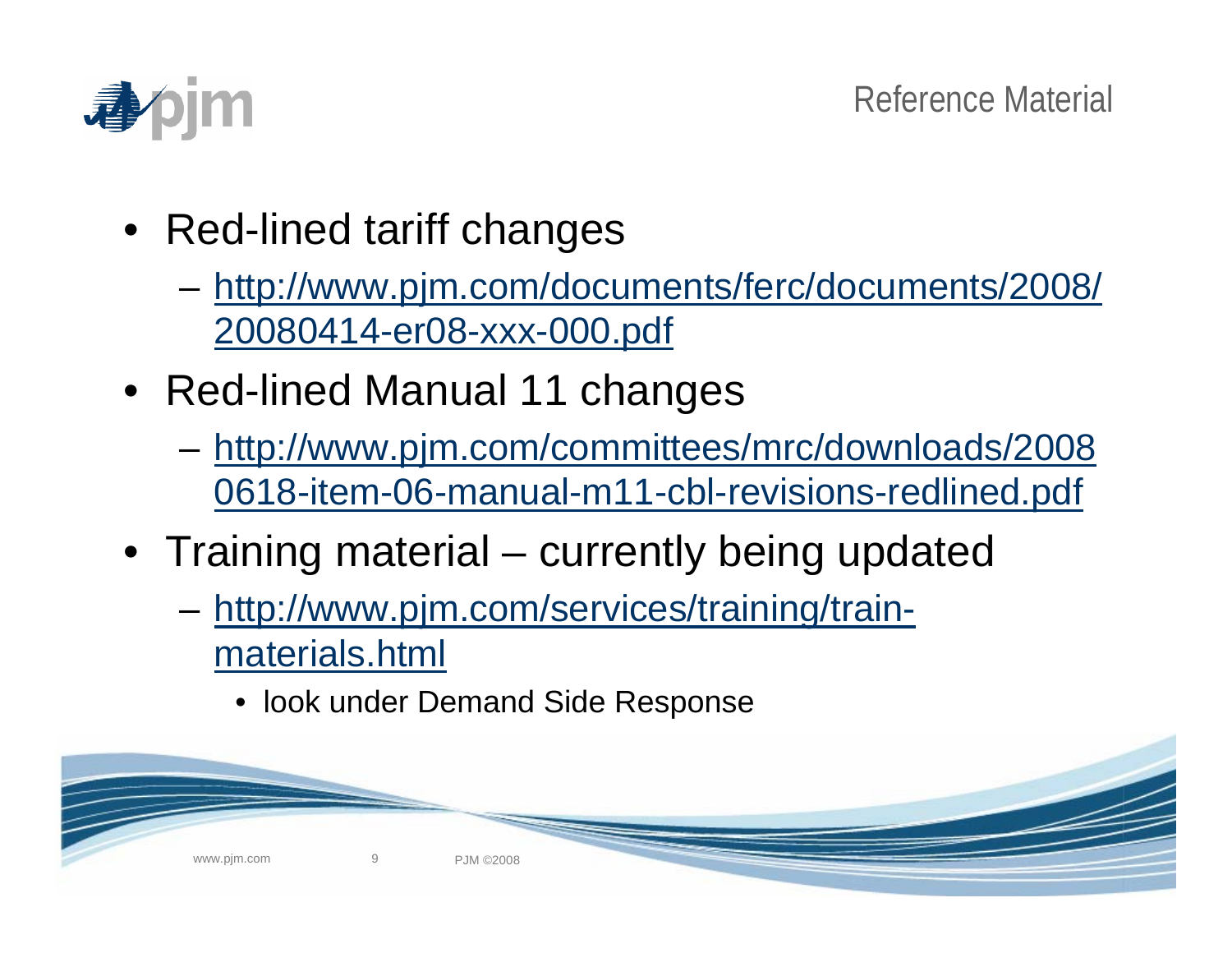

- DSR Hotline (610) 666–8220
- Email [dsr\\_ops@pjm.com](mailto:dsr_ops@pjm.com)
- Member Relations (610) 666-8980 or (866) 400-8980
- Pjm.com|Contact Us (located on top right of page)

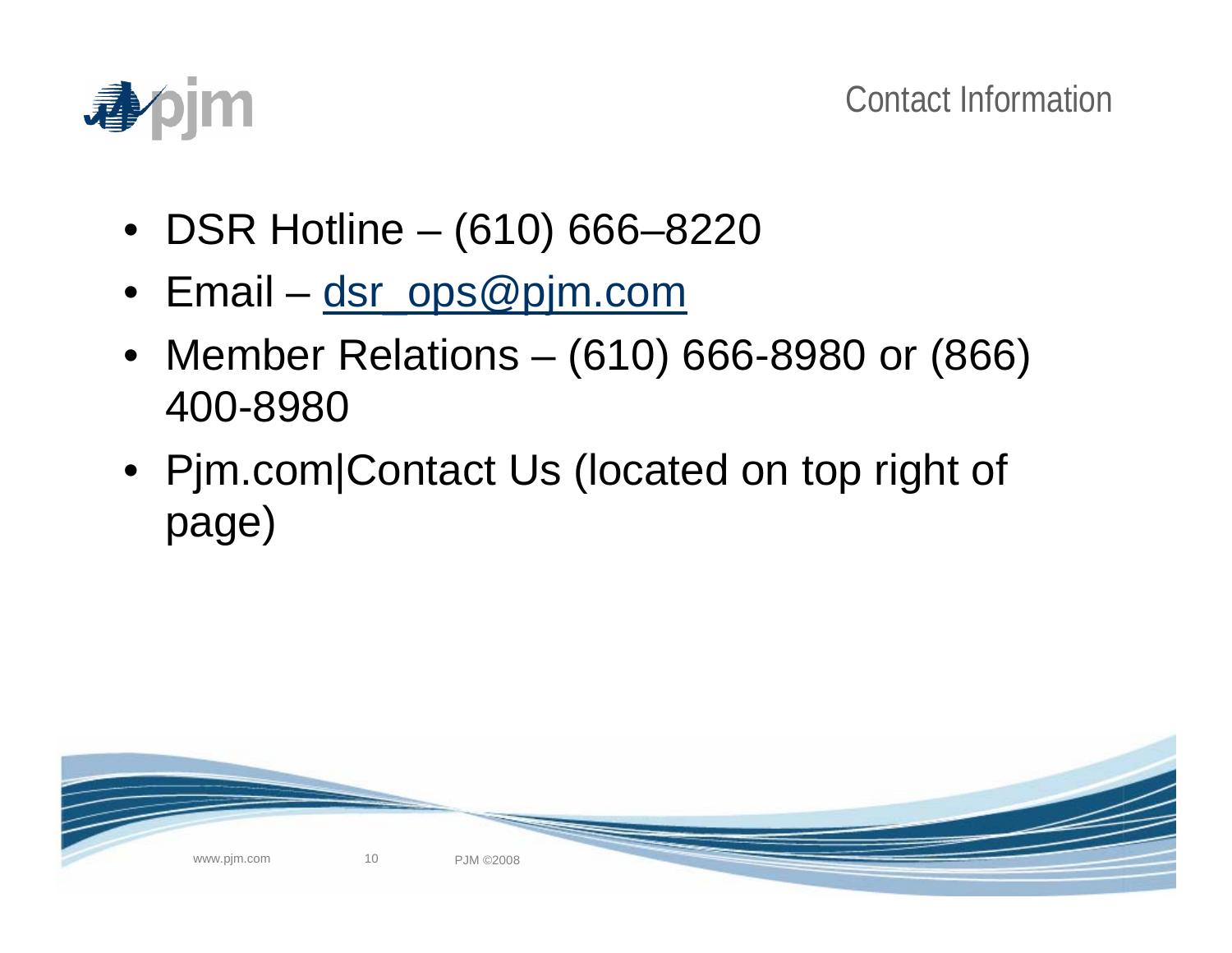

# Average Day CBL for Weekdays

| <b>Monday</b>  | Tuesday  | <b>Weds</b> | <b>Thursday</b> | <b>Friday</b> | <b>Sat</b> | <b>Sun</b> |
|----------------|----------|-------------|-----------------|---------------|------------|------------|
|                |          |             | 2               | 3             |            | 5          |
| 6              |          | 8           | 9               | 10            | 11         | 12         |
| 13             | 14       | 15          | 16              | 17            | 18         | 19         |
| Prior Event 20 | 21       | 22          | Prior Event 23  | 24            | 25         | 26         |
| 27             | Event 28 | 29          | 30              | 31            |            |            |

#### *Step # 1: Weekday CBL Basis Window*

*Select 5 most recent non-event days*

- *Exclude the following day-types:*
	- •*NERC holidays*
	- •*Weekend Days*
	- •*Event Days*

*Replace excluded days with next valid day*

*Final Weekday CBL Basis Window must contain 5 days* (unless look-back window is reached)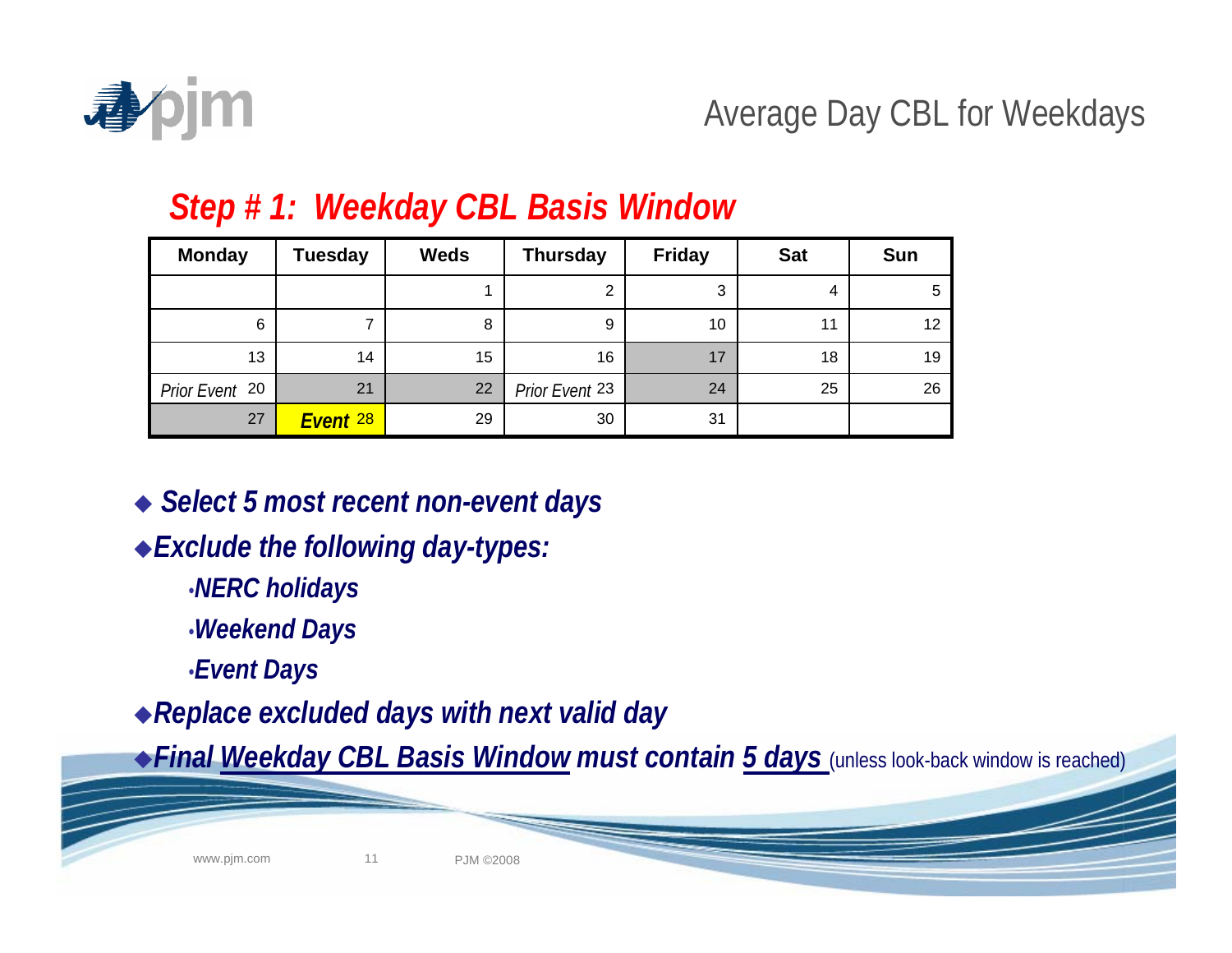

# Average Day CBL for Weekdays

## *Step # 2: Weekday CBL Basis*

| <b>Monday</b>  | <b>Tuesday</b> |  |    | <b>Weds</b> | <b>Thursday</b> | <b>Friday</b> | <b>Sat</b> | <b>Sun</b> |
|----------------|----------------|--|----|-------------|-----------------|---------------|------------|------------|
|                |                |  |    |             | 2               | 3             | 4          | 5          |
| 6              |                |  |    | 8           | 9               | 10            |            | 12         |
| 13             |                |  | 14 | 15          | 16              | 17            | 18         | 19         |
| Prior Event 20 |                |  | 21 | 22          | Prior Event 23  | 24            | 25         | 26         |
| 27             | Event<br>28    |  |    | 29          | 30              | 31            |            |            |

*For each of the 5 Days in Weekday CBL Basis Window calculate:*

•*Average daily event period usage = simple average of the participants usage over the event hours in the day*

*For all 5 Days in Weekday CBL Basis Window calculate:*

•*Average event period usage level = simple average of 5 average daily event period usage values*

*Exclude any day which the day's average daily event period usage is less than 25% of the average event period usage level (25% rule) and replace* 

*Rank all remaining 5 days, and eliminate 1 day with lowest average daily event period usage*

*Weekday CBL Basis must contain 4 days*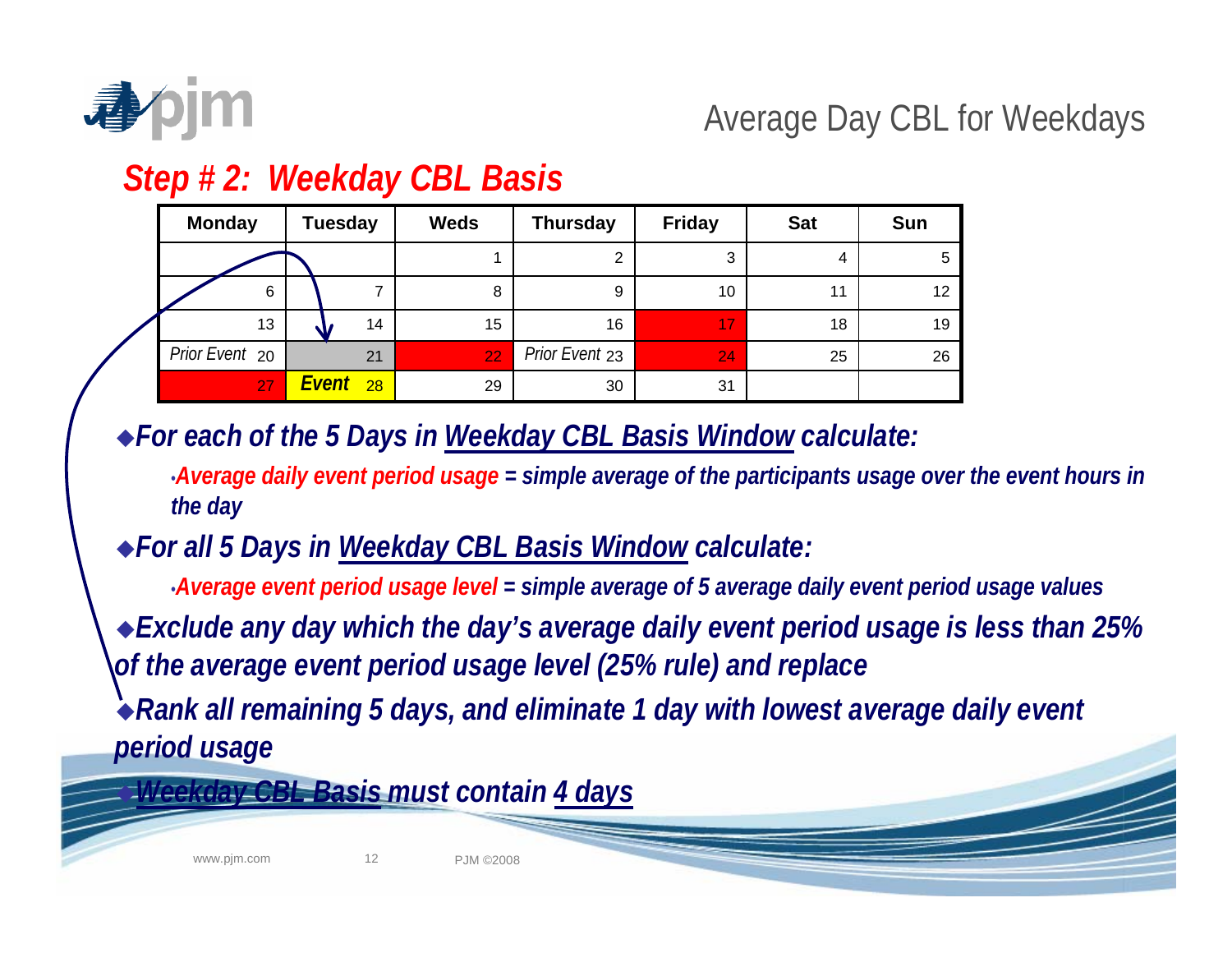

*4 of 5"*

# Average Day CBL for Weekdays

#### *"Look-back" Window*

| <b>Monday</b>                   | Tuesday              | <b>Weds</b>              | <b>Thursday</b><br><b>Friday</b> |                                | <b>Sat</b> | <b>Sun</b> |
|---------------------------------|----------------------|--------------------------|----------------------------------|--------------------------------|------------|------------|
|                                 |                      |                          |                                  | Prior Event 2   NERC Holiday 3 | 4          | 5          |
| Prior Event 6                   | <b>Prior Event 7</b> | Prior Event <sub>8</sub> | Prior Event 9                    | <i>Prior Event</i> 10          | 11         | 12         |
| Prior Event 13   Prior Event 14 |                      | Prior Event 15           | Prior Event 16                   | 17                             | 18         | 19         |
| Prior Event 20   Prior Event 21 |                      | Prior Event 22           | Prior Event 23                   | 24                             | 25         | 26         |
| 27                              | Event <sub>28</sub>  | 29                       | 30                               | 31                             |            |            |

*CBL "Look-back" Window is limited to 45 days (60 days under certain conditions per PJM tariff)*

*If 5 days can not be selected within the look-back window, then:*

*Use only 4 days*

*If there are not 4 eligible days, then event days will be used. The event days with the highest loads will be used.*

*Saturdays and Sundays/Holidays : use "High 2 of 3" criteria rather than "High* 

www.pjm.com 13 PJM ©2008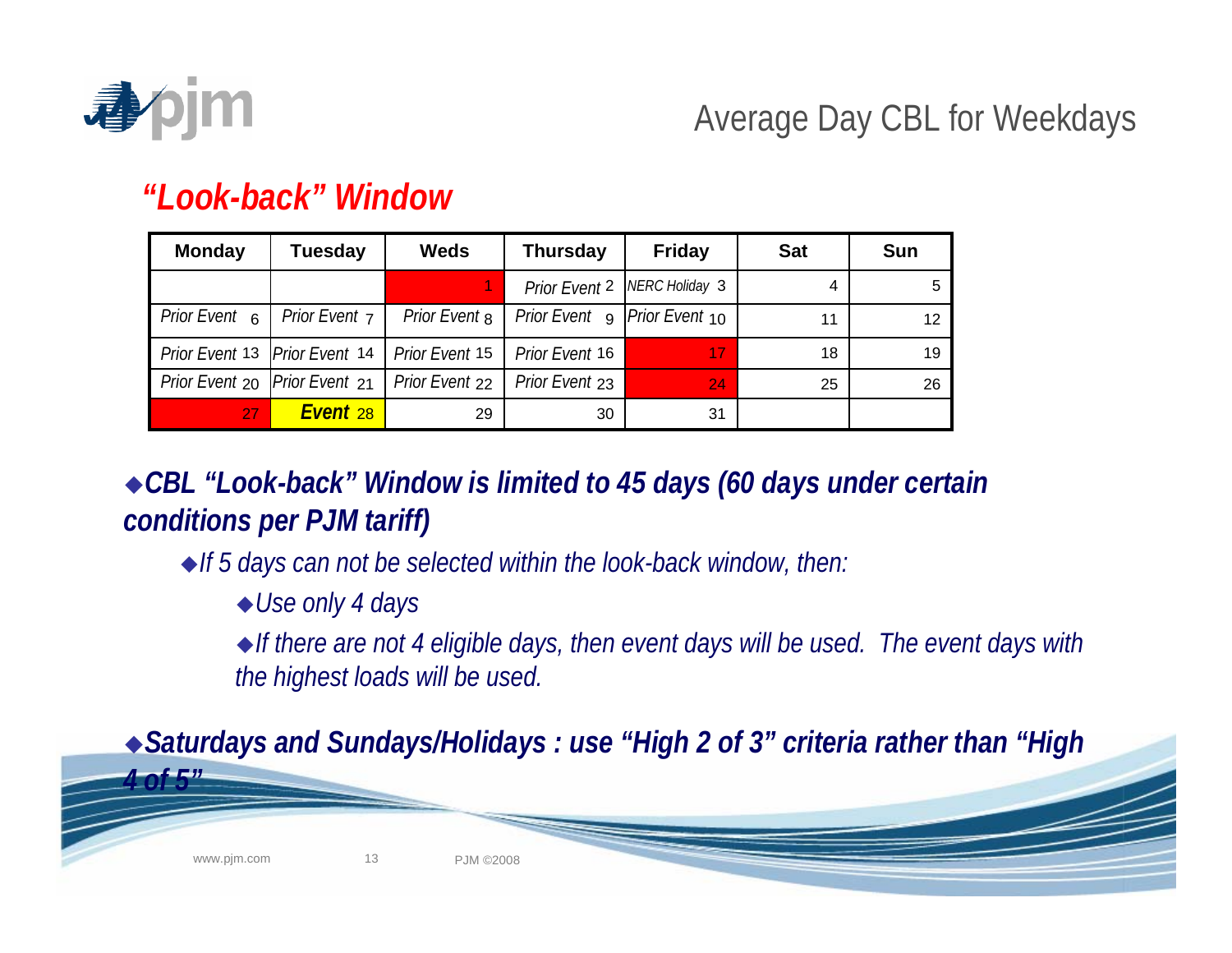

### CBL Business Rules

## **Symmetric Additive Adjustment**

The purpose is to more properly reflect an accurate CBL

Starting on the event day:

- Skip one hour prior to the start of the event
- Counting back, average the next three hours (Basis Average)
- Use this Basis Average to compare to the CBL for the same hours
- The difference is used to ratchet up (or down) the CBL value

|                             |                                  | HE <sub>9</sub> | <b>HE10</b> | <b>HE11</b>      | <b>HE12</b> | <b>HE13</b>      | <b>HE14</b> | <b>HE15</b> | <b>HE16</b> | Example:                                                |
|-----------------------------|----------------------------------|-----------------|-------------|------------------|-------------|------------------|-------------|-------------|-------------|---------------------------------------------------------|
| Event Day                   |                                  | 600             | 700         | 800              | 900         | 900              | 950         | 1000        | 1050        | In this scenario, usage is                              |
| <b>CBL</b>                  |                                  | 450             | 550         | 650              | 750         | 850              | 950         | 1050        | 1150        | much higher than normal on                              |
|                             | <b>Additive Adjustment</b>       |                 |             |                  |             | 150              | 150         | 150         | 150         | event day. Using the<br><b>Additive Adjustment will</b> |
| <b>Adjusted CBL</b>         |                                  |                 |             |                  |             | 1000             | 1100        | 1200        | 1300        | result in a positive (higher)                           |
|                             | <b>Calculated Load Reduction</b> |                 |             |                  |             | 100              | 150         | 200         | 1300        | adjustment to the CBL.                                  |
| Additive<br>Hours curtailed |                                  |                 |             |                  |             |                  |             |             |             |                                                         |
| <b>Adjustment Period</b>    |                                  |                 |             |                  |             | during event day |             |             |             |                                                         |
|                             | www.pjm.com                      | 14              |             | <b>PJM ©2008</b> |             |                  |             |             |             |                                                         |